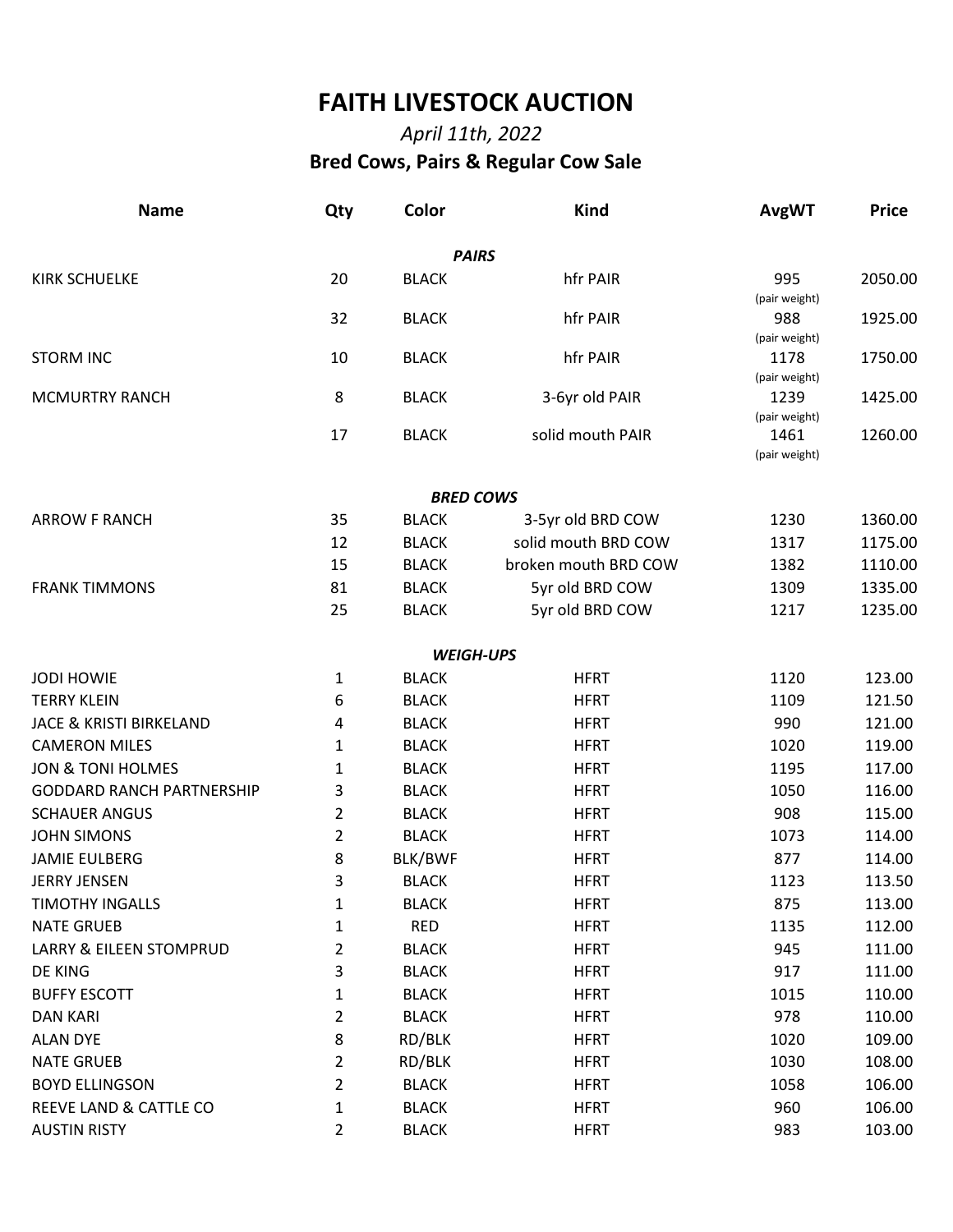| <b>SHAWN HINSZ</b>                  | 5              | <b>BLACK</b> | <b>HFRT</b> | 1134 | 102.00 |
|-------------------------------------|----------------|--------------|-------------|------|--------|
| <b>LANCE GIANNONATTI</b>            | $\overline{2}$ | <b>BLACK</b> | <b>HFRT</b> | 913  | 101.00 |
| <b>SLETTEN ANGUS LLC</b>            | $\mathbf{1}$   | <b>BLACK</b> | <b>HFRT</b> | 1265 | 100.50 |
| <b>DENNIS EVENSON</b>               | 5              | <b>RED</b>   | <b>HFRT</b> | 1248 | 100.50 |
| <b>LARRY GRUEB</b>                  | $\mathbf{1}$   | <b>BLACK</b> | <b>HFRT</b> | 1205 | 100.00 |
| <b>JUSTIN DAY</b>                   | 5              | <b>BLACK</b> | <b>HFRT</b> | 1171 | 100.00 |
| TROY WILCOX                         | $\mathbf{1}$   | <b>BLACK</b> | <b>HFRT</b> | 1120 | 100.00 |
| <b>NORMAN MILES</b>                 | $\overline{2}$ | <b>BLACK</b> | <b>HFRT</b> | 1065 | 100.00 |
| <b>BILLY MARTIN</b>                 | $\mathbf{1}$   | <b>BLACK</b> | <b>HFRT</b> | 1085 | 100.00 |
| <b>GRADY MATT</b>                   | 1              | <b>BLACK</b> | <b>HFRT</b> | 1020 | 100.00 |
| PAUL DELBRIDGE                      | 4              | <b>BLACK</b> | <b>HFRT</b> | 1111 | 98.00  |
| <b>SHAWN HINSZ</b>                  | 3              | <b>BLACK</b> | COW         | 1310 | 85.00  |
|                                     | $\overline{2}$ | BLK/BWF      | COW         | 1305 | 84.50  |
| <b>DENNIS EVENSON</b>               | 3              | <b>RED</b>   | COW         | 1348 | 83.00  |
| <b>JUSTIN DAY</b>                   | $\mathbf{1}$   | <b>BLACK</b> | COW         | 1525 | 78.50  |
| TROY WILCOX                         | $\overline{2}$ | <b>BLACK</b> | COW         | 1330 | 84.50  |
|                                     | $\mathbf{1}$   | <b>BLACK</b> | COW         | 1550 | 82.50  |
| <b>GRADY MATT</b>                   | 3              | <b>BLACK</b> | COW         | 1387 | 80.00  |
| <b>ARNESON RANCH</b>                | $\overline{a}$ | <b>BLACK</b> | COW         | 1110 | 98.00  |
| MICHAEL DEICHERT                    | $\mathbf{1}$   | <b>BLACK</b> | COW         | 1170 | 92.50  |
|                                     | $\mathbf{1}$   | <b>BWF</b>   | COW         | 1395 | 81.00  |
| <b>KEITH GAASKJOLEN</b>             | $\mathbf{1}$   | <b>BLACK</b> | COW         | 1150 | 92.00  |
|                                     | 7              | <b>BLACK</b> | COW         | 1526 | 83.50  |
|                                     | $\mathbf{1}$   | <b>BLACK</b> | COW         | 1345 | 82.50  |
| <b>BRANDON MILLER</b>               | $\overline{a}$ | <b>BLACK</b> | COW         | 1133 | 92.00  |
|                                     | $\overline{a}$ | <b>BLACK</b> | COW         | 1335 | 83.50  |
| <b>CAMMACK CATTLE CO</b>            | $\overline{2}$ | <b>BLACK</b> | COW         | 1108 | 89.00  |
|                                     | $\overline{2}$ | <b>BLACK</b> | COW         | 1443 | 80.50  |
| <b>JON &amp; TONI HOLMES</b>        | $\overline{c}$ | <b>BLACK</b> | COW         | 1170 | 88.00  |
|                                     | $\mathbf{1}$   | <b>BLACK</b> | COW         | 1280 | 87.00  |
|                                     | 4              | <b>BLACK</b> | COW         | 1439 | 82.00  |
| COBB CATTLE CO                      | 1              | <b>RED</b>   | COW         | 1230 | 87.50  |
|                                     | $\mathbf{1}$   | BLK/BWF      | COW         | 1325 | 85.00  |
|                                     | $\overline{a}$ | <b>BLACK</b> | COW         | 1210 | 85.00  |
| PAT NEHL                            | 3              | RD/BLK       | COW         | 1238 | 87.50  |
|                                     | 12             | <b>BLACK</b> | COW         | 1277 | 80.50  |
| <b>CHARLES &amp; ROSALIE TENNIS</b> | 7              | <b>BLACK</b> | COW         | 1287 | 87.50  |
|                                     | 3              | <b>BLACK</b> | COW         | 1400 | 85.50  |
|                                     | $\mathbf{1}$   | <b>BLACK</b> | COW         | 1390 | 85.00  |
| <b>CODY &amp; MANDI SKOGEN</b>      | $\mathbf{1}$   | <b>BLACK</b> | COW         | 1280 | 87.00  |
| <b>DAN KARI</b>                     | 2              | BLK/BWF      | COW         | 1265 | 87.00  |
|                                     | 4              | <b>BLACK</b> | COW         | 1413 | 84.00  |
| <b>NATE GRUEB</b>                   | $\mathbf{1}$   | <b>BLACK</b> | COW         | 1295 | 86.50  |
| <b>CODY BERNSTEIN</b>               | 1              | <b>RED</b>   | COW         | 1310 | 86.50  |
| <b>ARROW F RANCH</b>                | 4              | <b>BLACK</b> | COW         | 1300 | 86.00  |
| <b>SCHAUER ANGUS</b>                | $\overline{a}$ | <b>BLACK</b> | COW         | 1305 | 85.50  |
| HAROLD & JAN WALL                   | 3              | <b>BLACK</b> | COW         | 1222 | 85.50  |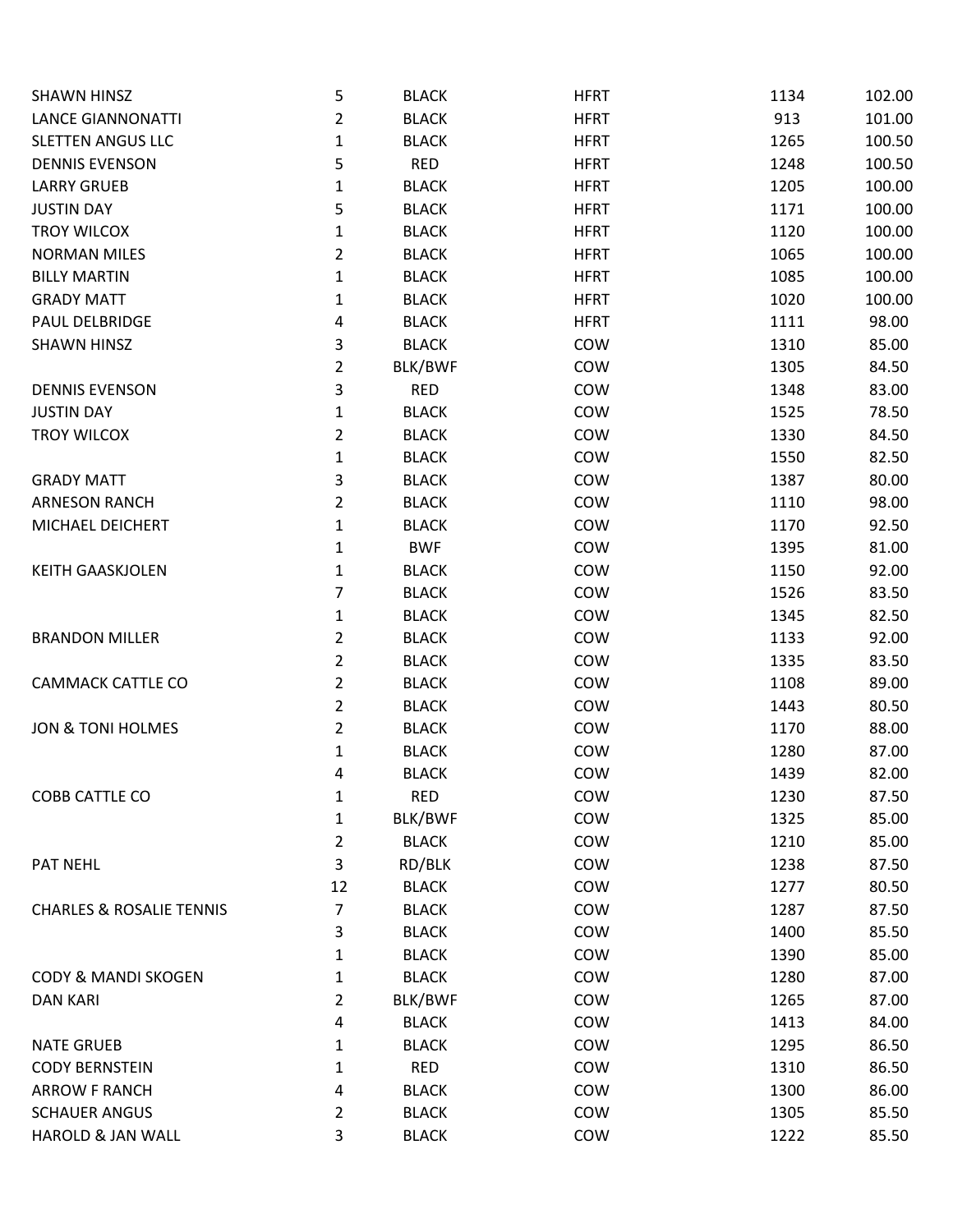|                                       | $\mathbf{1}$   | <b>BLACK</b> | COW        | 1275 | 85.50 |
|---------------------------------------|----------------|--------------|------------|------|-------|
|                                       | 1              | <b>BLACK</b> | COW        | 1520 | 83.00 |
| <b>EDDIE GRUBL</b>                    | $\overline{c}$ | <b>RED</b>   | COW        | 1360 | 85.50 |
| <b>LEONARD ULRICH</b>                 | $\overline{c}$ | <b>BLACK</b> | COW        | 1448 | 85.50 |
|                                       | $\mathbf{1}$   | <b>BLACK</b> | COW        | 1285 | 83.00 |
| <b>CAMERON MILES</b>                  | $\overline{c}$ | <b>BLACK</b> | COW        | 1235 | 85.50 |
| ED MILLER                             | 1              | <b>RED</b>   | COW        | 1460 | 85.50 |
|                                       | $\mathbf{1}$   | <b>RED</b>   | COW        | 1260 | 84.00 |
| <b>AUSTIN RISTY</b>                   | 1              | <b>BLACK</b> | COW        | 1365 | 85.50 |
| <b>BOB WILKINSON</b>                  | 1              | <b>BWF</b>   | COW        | 1440 | 85.00 |
| <b>JOHN SIMONS</b>                    | 2              | <b>BLACK</b> | COW        | 1300 | 84.50 |
|                                       | 2              | <b>BLACK</b> | COW        | 1320 | 83.50 |
| <b>LARRY JUNG</b>                     | $\mathbf{1}$   | <b>BLACK</b> | COW        | 1355 | 84.50 |
|                                       | 1              | <b>BLACK</b> | COW        | 1590 | 78.00 |
| <b>JERRY JENSEN</b>                   | $\mathbf{1}$   | <b>BLACK</b> | COW        | 1370 | 84.50 |
|                                       | 1              | <b>BLACK</b> | COW        | 1360 | 82.00 |
| <b>TERRY HOTCHKISS</b>                | 3              | <b>BLACK</b> | COW        | 1430 | 84.50 |
| <b>BLACK HORSE RANCH INC</b>          | $\overline{c}$ | <b>RED</b>   | COW        | 1448 | 84.50 |
|                                       | 1              | <b>BLACK</b> | COW        | 1370 | 80.00 |
| <b>GODDARD RANCH PARTNERSHIP</b>      | $\mathbf{1}$   | <b>BLACK</b> | COW        | 1185 | 84.50 |
|                                       | 2              | <b>BLACK</b> | COW        | 1315 | 83.00 |
| LOUISE JENSON                         | $\mathbf{1}$   | <b>BLACK</b> | COW        | 1290 | 84.00 |
| <b>WES ESCOTT</b>                     | $\mathbf{1}$   | <b>BLACK</b> | COW        | 1345 | 84.00 |
| <b>BUDDY &amp; LORI SIMONS</b>        | 2              | <b>BLACK</b> | COW        | 1203 | 84.00 |
| <b>WES ESCOTT</b>                     | 1              | <b>BLACK</b> | COW        | 1385 | 84.00 |
| <b>DAN CHRISTMAN</b>                  | 4              | <b>BLACK</b> | COW        | 1308 | 83.50 |
|                                       | $\mathbf{1}$   | <b>BLACK</b> | COW        | 1135 | 83.00 |
| <b>LYLE WILCOX</b>                    | 3              | <b>BLACK</b> | COW        | 1408 | 83.50 |
|                                       | 4              | <b>BLACK</b> | COW        | 1198 | 82.50 |
| <b>ALAN DYE</b>                       | 1              | <b>BLACK</b> | COW        | 1240 | 83.00 |
|                                       | 1              | <b>BLACK</b> | COW        | 1220 | 79.00 |
| <b>ROMANIK RANCH</b>                  | 3              | <b>BLACK</b> | COW        | 1293 | 83.00 |
| <b>BOB &amp; JENNIE COLLINS TRUST</b> | 1              | <b>BWF</b>   | COW        | 1190 | 82.50 |
| <b>TODD ROUNDS</b>                    | $\mathbf{1}$   | <b>BLACK</b> | COW        | 1460 | 82.50 |
|                                       | $\overline{c}$ | <b>BLACK</b> | COW        | 1373 | 81.00 |
| <b>BUD LONG</b>                       | $\overline{c}$ | <b>BLACK</b> | COW        | 1458 | 82.50 |
| <b>GARY CAMMACK</b>                   | $\overline{2}$ | <b>BLACK</b> | COW        | 1425 | 81.00 |
| Y + RANCH INC                         | 10             | RD/BLK       | COW        | 1597 | 80.50 |
| <b>ISAAC &amp; JERYLIN DAHLMAN</b>    | $\overline{2}$ | <b>BLACK</b> | COW        | 1445 | 80.50 |
|                                       | 4              | BLK/BWF      | COW        | 1234 | 78.50 |
| <b>ROB SMILEY</b>                     | $\overline{2}$ | <b>BLACK</b> | COW        | 1275 | 80.00 |
| LUTZ INC                              | 4              | <b>BLACK</b> | COW        | 1335 | 79.50 |
| <b>KELLY ESCOTT</b>                   | $\overline{2}$ | <b>BLACK</b> | COW        | 1218 | 79.00 |
| <b>CORY LEVIN</b>                     | $\mathbf{1}$   | <b>BLACK</b> | COW        | 1430 | 79.00 |
| <b>DAVID SCHELL</b>                   | $\overline{2}$ | BLK/BWF      | <b>COW</b> | 1290 | 78.50 |
|                                       | $\overline{2}$ | BLK/BWF      | <b>COW</b> | 1598 | 78.00 |
| <b>RON JENSON</b>                     | $\overline{a}$ | <b>BLACK</b> | COW        | 1470 | 78.00 |